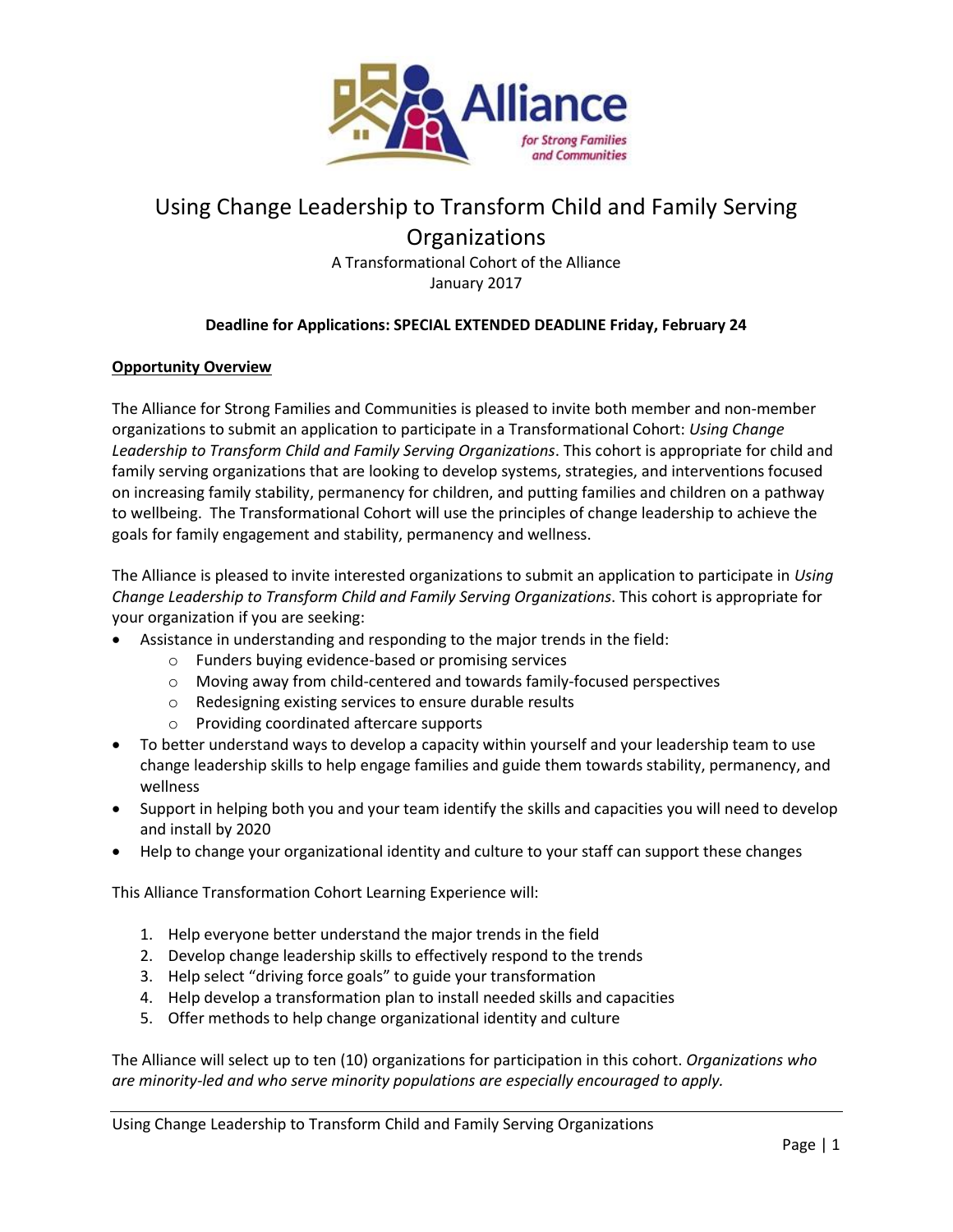### **The Alliance Cohort Model**

The central focus of the cohort model is a focus on building the capacity of leaders to address the adaptive challenges they face in moving towards a service model that puts the results important to children and families at the center of their work, and builds the capacity of youth to thrive in home and community-based settings. These adaptive challenges may include re-negotiating the organization's values, identity, and culture. The cohort model provides support on the technical aspects of transformation as well as building transformational leadership capacity to drive change through the organization that allows for best supporting the long-term success of children, families, and communities.

Key components of this cohort include:

- 1. **Engagement and partnership of key leadership:** The kind of transformational change which is required needs the support and guidance of key organizational leadership; including the CEO/Executive Directors; senior program leadership; and board members. This leadership team will be engaged from the start of the cohort and will be invited to participate in in-person, teleconference, and webinar-based learning opportunities. Each leadership role plays a critical part in the transformation process. Board members will be prepared to champion the shaping of organizational identity, mission, and values. Executive Directors/CEOs will develop tools to shape and direct the strategic direction that aligns with the organizational identity, mission, culture, and values and serve as the chief spokesperson and change-agent with staff and community members about the need for these changes. Senior program leaders will be supported to align program practices to the strategic direction and ensure that operational staff have the appropriate skills to deliver on the new direction.
- 2. **Development of the Transformational Blueprint:** The Alliance will use the [Transformations We](http://alliance1.org/alliance/transformation-we-live-guide-leading-transformation-children-s-residential-treatment)  [Live By Study Guide](http://alliance1.org/alliance/transformation-we-live-guide-leading-transformation-children-s-residential-treatment) to help leaders develop and guide their transformation blueprint. This guide outlines ten universal items that produce transformation. Each organizational member of the cohort will develop their individual organizational goals and develop a three-year Transformational Blueprint which outlines the key organizational priorities, tactics, execution timeline, and indicators of success. The Blueprint will serve as guide for monthly individual coaching sessions between organizations and Alliance faculty. The Blueprint will also integrate concepts related to applying an equity lens in analysis, decision making, and engagement as a component of advancing wellbeing for children and families.
- 3. **Coaching and Peer Learning:** Each organizational member of the cohort will benefit from the guidance from two coaches; a peer coach who has current and/or past experience leading a transformational change effort with an Alliance cohort, and the project facilitator. Coaching sessions will occur monthly by teleconference. *It is key to success that each organization participate in their scheduled monthly teleconference.* To support the coaching, cohort organizations will have the opportunity to learn from each other on quarterly teleconference calls organized around issues of common interest.
- 4. **Evaluation of Transformational Efforts:** Each organization must agree to monitoring and evaluation by the Alliance during the 15-month cohort. All individual participants will complete a pre- and post-project assessment that gauges leadership team's attitudes and perceptions of how they perform across transformational change. The evaluation process will also capture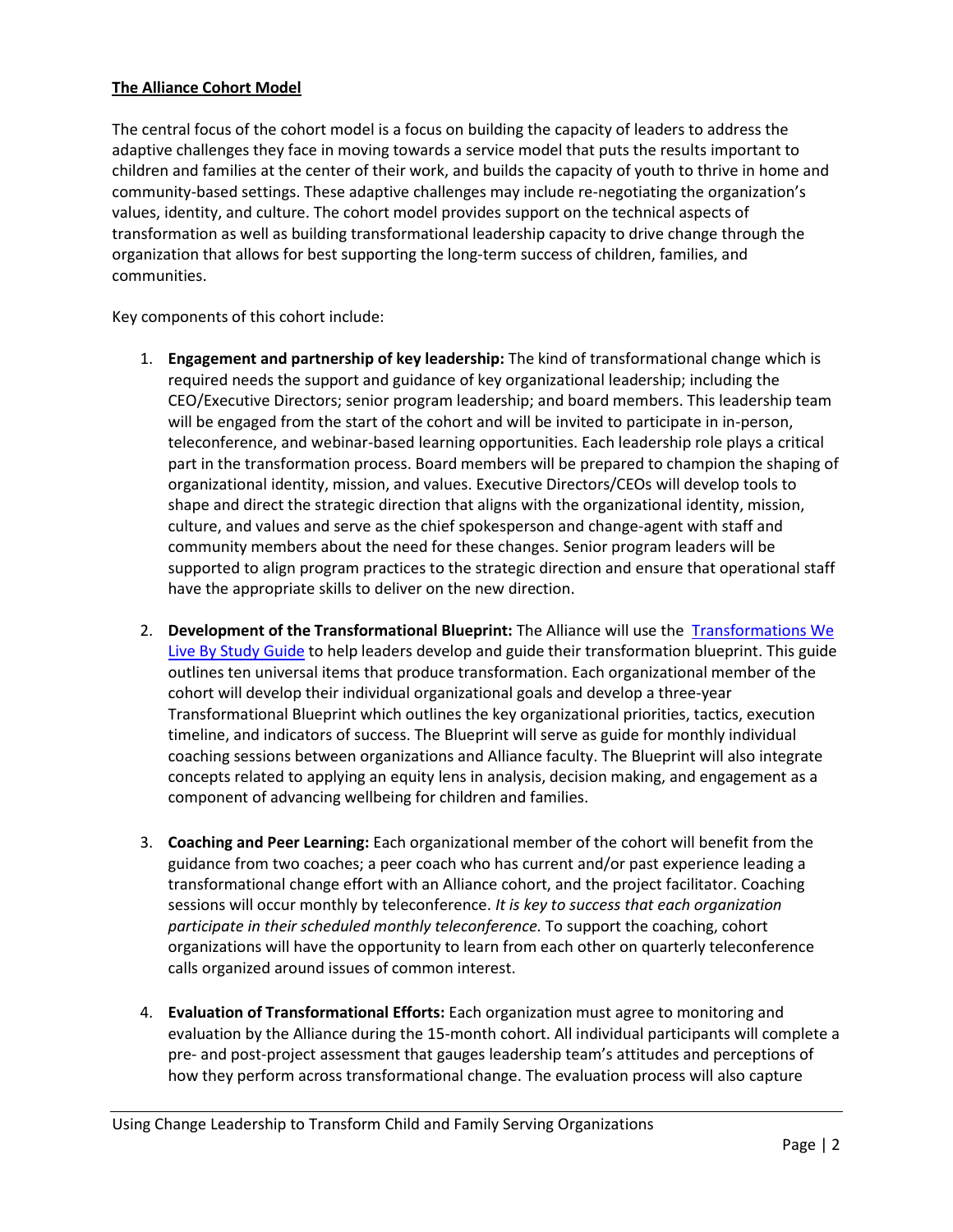progress made towards advancing the outcomes of improving well-being and permanency for children and families.

### **Participation Fees & Expenses**

The Alliance Permanency and Well-Being Cohort is underwritten in part by the generous support of the Annie E. Casey Foundation. The organizational fee for this 15-month cohort project is **\$10,000**. This fee will cover:

- Access to a dedicated peer coach who will be available for 15 monthly coaching sessions
- Monthly consultations with Alliance Faculty
- Registration fees for two in-person convenings (Participants will be expected to cover their travel and lodging expenses for a total of two covenings)
- Program materials

The Alliance will prepare two invoices over the course of this program with the option to either pay in full or by two installments. The dates below reflect the due dates for all payments.

- **\$5,000 due March 15, 2017**
- **\$5,000 due December 15, 2017**

**At the discretion of the Annie E. Casey Foundation, a limited number of scholarships may be made available to help underwrite the costs to agencies. If there are special circumstances with your ability to pay the full fee, but a strong desire to participate, please note this in your application transmittal email.**

## **Faculty**

The primary faculty and coach for this initiative is Tom Woll, a national consultant who currently assists child and family serving agencies, including residential providers, in Ohio, Minnesota, Wisconsin, Pennsylvania, Illinois, Iowa, Maryland and New York to identify and respond to strategic change challenges. Tom is the Facilitator o[f The Strategic Change Initiative](http://helpingohiokids.org/strategicchangeinitiative/sci/) that was borne out of Tom's experience as the leading executive of a merger of 21 separate and competing entities in Northeast Ohio into a single Catholic Charities Services Corporation. Under his leadership, 21 entities learned how to operate as an integrated service delivery system out of 42 different sites in eight counties, covering 3,500 square miles.

Tom's projections and principles are based on 42 years of experience in the field and has conducted over 2,800 interviews with public sector leaders, private agency executives, public and private sector family service practitioners, youth care workers, foster parents, families receiving services and elected public officials and their staff members over the last four years. Tom is experienced in strategic planning, leadership team development, executive coaching and futures forecasting in the field of human services.

Tom will be supported by two executive leaders in the Alliance network who will serve as peer faculty and coaches for participating organizations to be announced in March 2017.

## **Application Process**

**Eligibility:** To be eligible for participation in this initiative, applicants must be a nonprofit organization whose mission is child- and family-focused. Priority will be given to Alliance member organizations in good standing, however, all nonprofits may apply. *Organizations who are minority-led and who serve minority populations are especially encouraged to apply.*